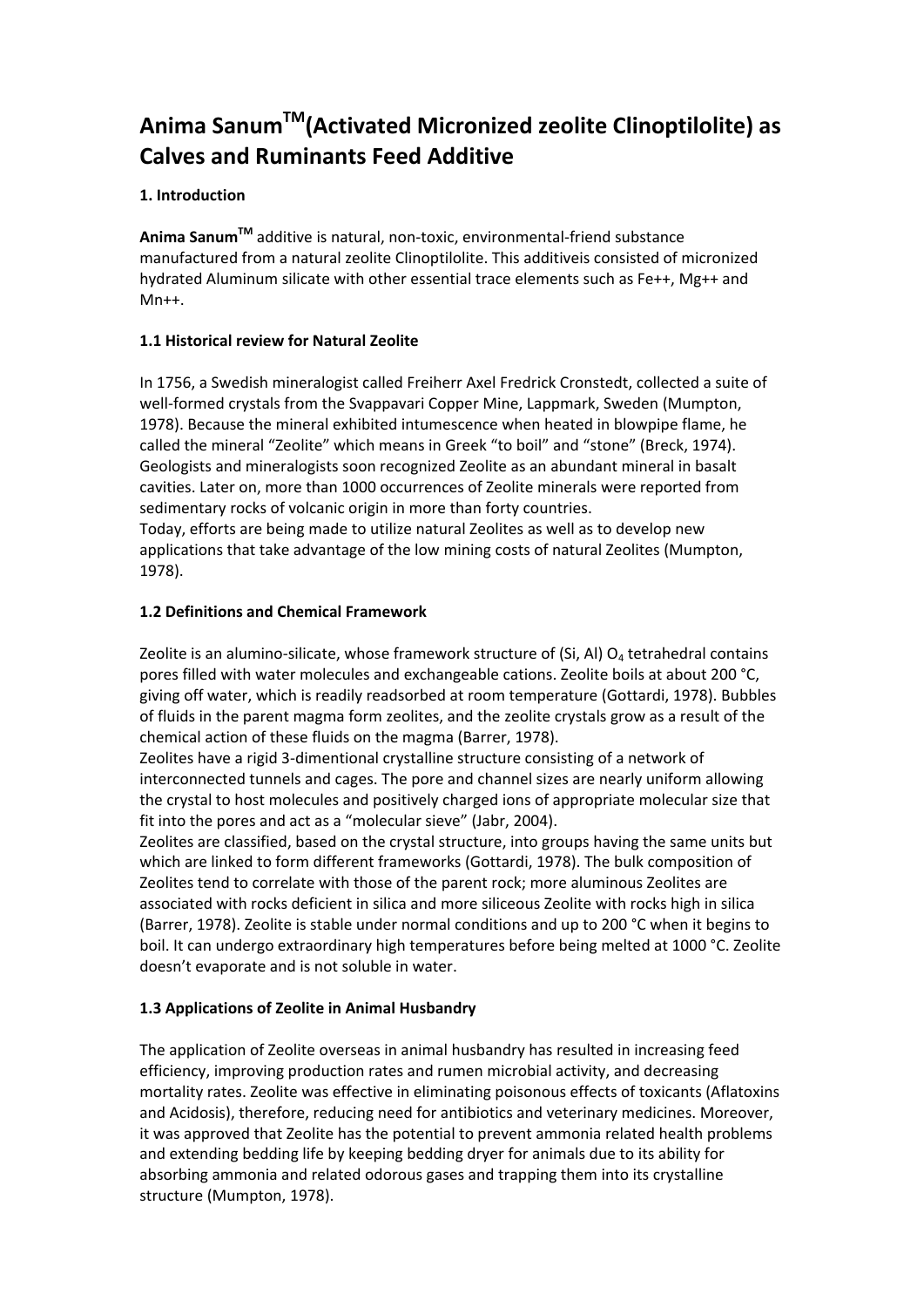The natural Zeolite structure binds mycotoxins to its surface and ionically buffers the digestive tract. Due to the surface cation exchange capacity (CEC), the Zeolite surface is polar and attracts the complex and polar mycotoxins molecules. The internal CEC binds positively charged ions such as the ammonium cation. When excess ammonia builds up in the digestive tract, Zeolite exchanges ion, thereby reducing the toxic effects of excess ammonia.

#### **EU approves zeolite for usage in the swine and poultry industry as Mycotoxins binder. (70/524/EEC)**

**FDA approves zeolite for usage in animal feeds as an anti‐caking agent. (CFR 582‐2727)**

# **Why Anima SanumTM is different?**

# **Milled vs. Micronized Zeolite**

New physical properties, bioavailability and bio-efficacy of solid substances are often intrinsically related to the primary particle size and proportion of amorphous surface area. The natural zeolite, crystal structure (crystallite) and framework limit the particle size. Too large of a particle size distribution profile limits the bioavailability and detox properties. Too small particles (e.g., in the sub-micron and Nano-range) reduces adsorption and cation exchange capacity (CEC), because the crystal structure, will be when the particles are ground or processed to particle sizes smaller than the basic, crystallite. Therefore, to achieve maximum bio-function, bio-effect, it is a trade-off, between finer particle size and effectiveness per mg dose of the zeolite. As the particles decrease in medium size (diameter) from macro particles to micro particles, then smaller to colloidal and the nanoparticle range the surface area (S) decreases as a (A<sup>2</sup>) square function and volume (V<sup>3</sup>) as cubic function and the S/V Ratio becomes larger.

Thus, many attempts have been conducted to obtain good bioavailability achieved by creating amorphous product. Particle size reduction by top-down processing i.e. milling is one of various strategies for improving solubility and reactive characteristics of poorly water-soluble ingredients. When zeolite rocks are "milled", they are grinded to powder. This is normally takes place at the mine and it the cheaper way to create powder. The problem with the milling process is that it crushes the zeolite cage structure rendering the zeolite un-absorbable in the body and largely less effective. However, certain particular dynamic micronization has been recognized as one of the most effective way to improve dissolution behavior.

More recently Clinoptilolite nutrient supplement, nutraceuticals and heavy metals, detox products have been introduced into the market place for humans. However, micronized product has the advantage for metals detox, because of the micronized particle size range, micro-crystal structure and ultrahigh surface area, which translates to: a) more efficient adsorption per gm of mineral; and b) higher CEC (meq/gm) loading cations (e.g., As, Hg, Pb, Cd, Cu, Zn, etc.), nutritional and bio-medical application.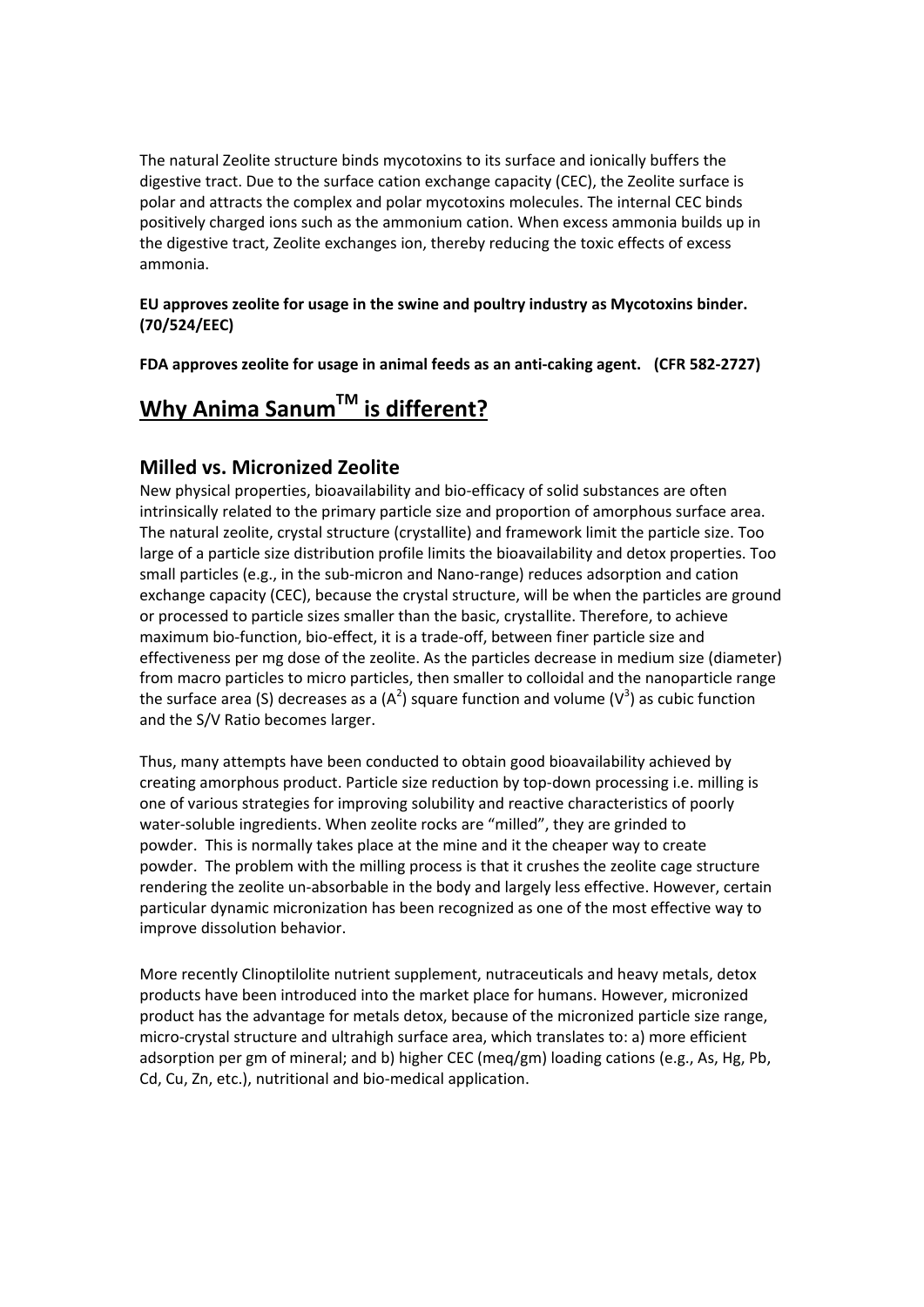Micronizing of clinoptilolite increases specific, amorphous and mesoporous surface area, enhancing adsorptive and detoxifying properties [*Lelas, Cepanec, WO/2009/133413, Formulation based on micronized clinoptilolite as a therapeutic agent for removal of toxins,* bacteria and viruses from organism]. It is possible to enhance the NH<sub>4</sub><sup>+</sup> retention capacity of natural clinoptilolite just by decreasing particle size without incorporating any further exchangeable cations within the framework of zeolite  $(21)$ . Micronized zeolite Clinoptilolite (MZC) particles below 5 microns can be entrapped within intestinal payer's patches via micro fold cells and exhibit lymphocyte response  $(21,22)$ , followed by cascade of superantigens immunization signals.



These effects (immune modulation) were confirmed in both animal and human studies  $(22,23)$ . In mice, due to immune stimulation, MZC exhibited anti metastatic effect  $(23)$ . Finally, MZC exhibited excellent protective and regenerative effect on liver  $(24-27)$  and in patients with burn wound trauma (28).

# **2.0 Applications of ANIMA SANUMTM**

Due to its unique micronization technology and improvement of Zeolite-based superb characteristics and cost saving features, **ANIMA SANUM**TMis widely used by producers of broilers, commercial eggs, beef, dairy cattle and sheep.

Major applications of **ANIMA SANUM**TM in feedlot and stock feed can be listed into the following categories:

#### **Cost Effective‐ Feed Additive Increased Feed Efficiency**

- Improved Rumen Microbial Activity.
- Improved Immune Stimulation in Calves
- Toxicity Prevention (Aflatoxins andAcidosis).

#### **Feedlot Manures and Odor Control**

- Drier, less odorous feedlot wastes.
- Manure Richer in Nutrients.
- Reduced Necessity for Antibiotics

#### **2.1 Cost Effective Feed Additive**

#### **2.1.1 Increased Feed Efficiency**

Positive effect of combined feed with zeolite on digestibility of nutrients; balance of nitrogen, calcium and phosphorous, and average daily increase of weight of heifers has been noticed (Kirolove et al., 1995). Kado et al. (1969) found that adding zeolite to the feed of young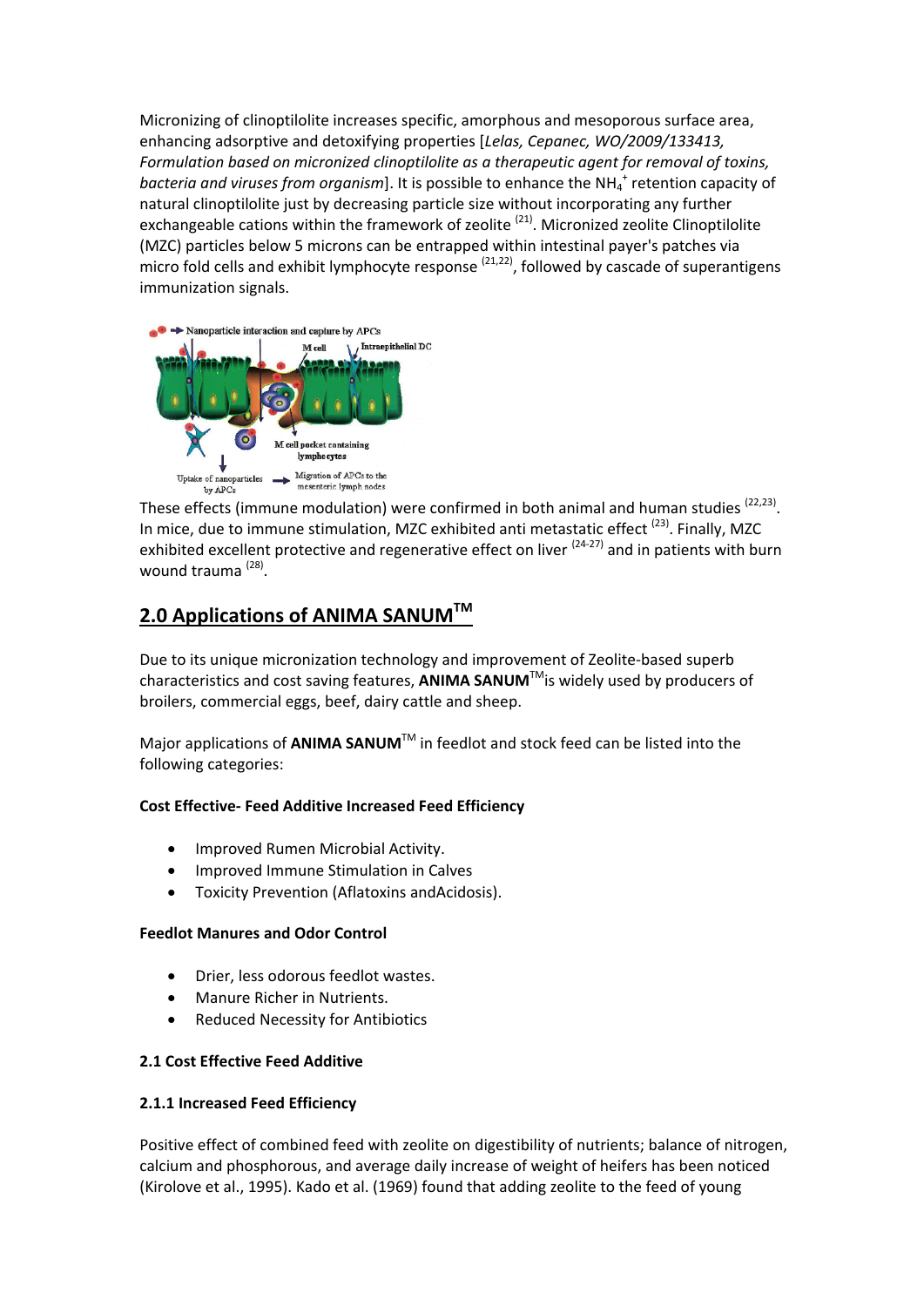calves, improved growth rate of young calves by stimulating appetite and decreased incidence of diarrhea and soft feces, and increased feed efficiency.

#### **2.1.2 Improved Rumen Microbial Activity**

Ruminant animals constantly deal with the metabolic effects of ammonia, which is a product of protein breakdown in the rumen. Maximizing the conversion of ammonia into microbial protein, especially fiber digestion bacteria, provides an economic advantage to farmers. In addition, the non-protein nitrogen and readily degradable protein sources which result in large releases of ammonia in the rumen are very inexpensive sources of protein for ruminant animals. As a result, the use of **ANIMA SANUMTM**TM is economically beneficial.

Furthermore, it was found by (White and Ohlrogge, 1974) that up to 15% of ammonia in the rumen could be taken up by zeolite. Thus the gradual release of ammonia allowed rumen microorganisms to synthesize cellular protein, which lead to decrease the loss of nitrogen in the rumen.

#### **2.1.3 Toxicity Prevention**

Zeolite can effectively binds aflatoxins and protects livestock from their ill effects. This can be very important in farm-based feedlots where grain storage may not be perfect.

Moreover, zeolite is commonly used in dairy cow rations to reduce the impact of mycotoxins in the feed, and its also effective for ameliorating the negative impact of mold produced toxins in animal feeds.

Furthermore, the cation exchange capacity (CEC) of zeolite enables effective rumen buffering (pH) which can reduce the acidosis (grain poisoning) effects of excessive grain intake especially during the introductory phase of feedlot rations.

#### **2.2 Feedlot Manures and Odor Control**

One of the major by-products of the feedlot industry is animal waste in the form of manures, which can attract flies and produce odors.

#### **2.2.1 Drier, less odorous feedlot wastes**

**ANIMA SANUMTM**has a twofold effect on reducing odor and stall wetness by trapping moisture and ammonia gas into its crystalline structure. By being porous it:

- Absorbs gases (including Ammonia and Hydrogen Sulphide) as they are evolved from urine and manure breakdown in the pens.
- Absorbs water that results in a drier manure pad. Industry research shows that odor increases with humidity and by maintaining a drier pad, and then feedlot odor is significantly reduced.

#### **2.2.2 Manure richer in nutrient**

The zeolite containing manure is easier to dispose of since it is drier, richer in nutrients (N, P, K and trace elements) and lower in sodium. Additionally, the nutrients in zeolite containing manure are more available to plants and result in increased plant growth by increasing water retention, holding nutrients in the root growth zone, increasing the cation exchange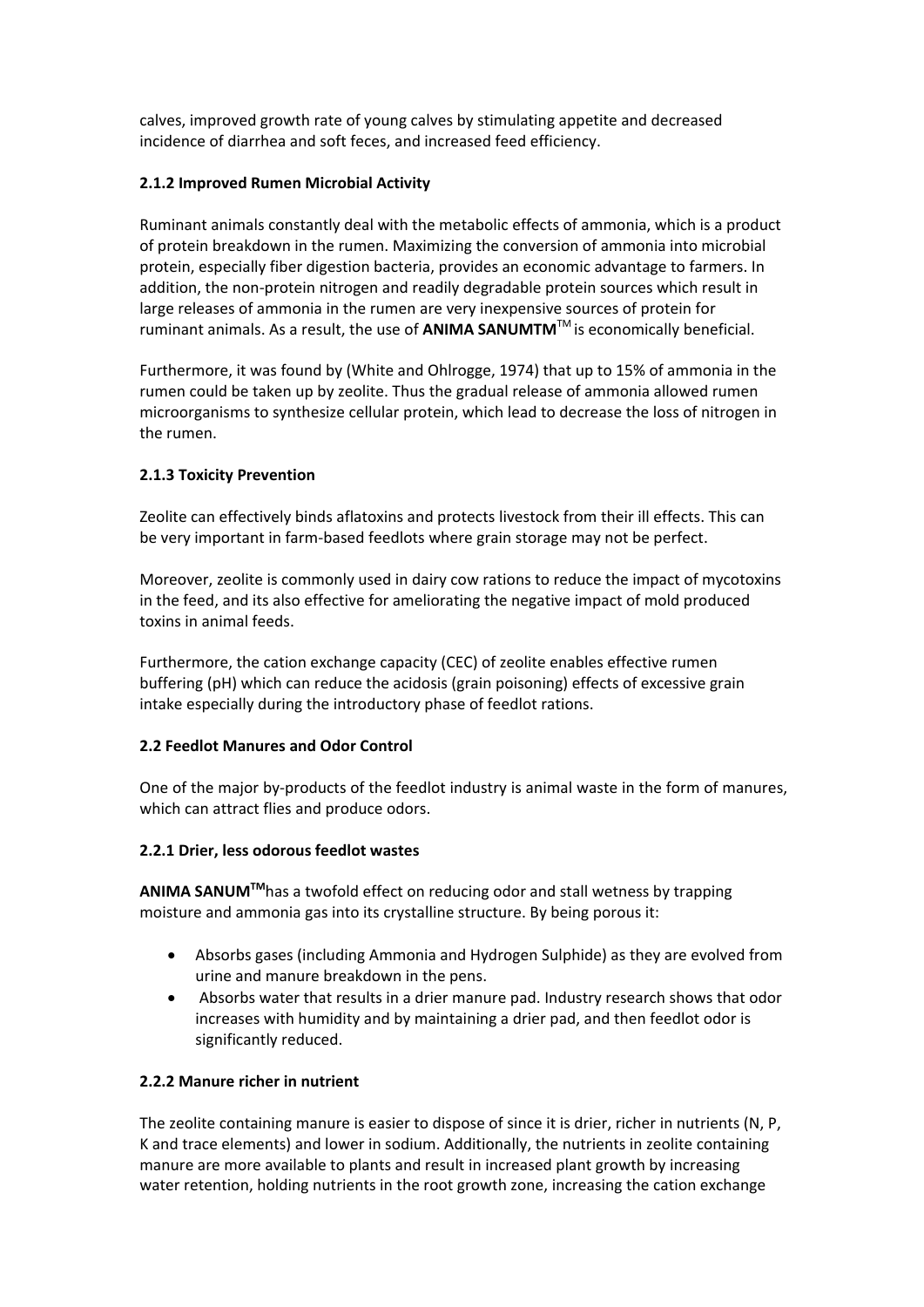capacity (CEC) and pH buffering of the soil, and enhanced infiltration and aeration of soil. Therefore, The farm-feedlot can obtain these benefits as a byproduct of the feedlot operation.

Another striking benefit could be gained due to the additive of zeolite into the compost or dry stacked manure after it is turned or after the addition of a new layer of manure; adding a thin layer of **TERRA SANUMTM**in the area of the barn receiving the fresh manure will get the following benefits:

- Converts organically bound nitrogen that is not plant accessible to ammonium hydroxide, ammonium nitrate, and ammonia that are plant accessible.
- Reduces or eliminates the odor.
- Dries the manure.
- Reduces the flies.
- Kills the pathogens and weed seeds.

#### **2.2.3 Reduced Necessity for Antibiotics**

The use of **ANIMA SANUMTMTM** in animal feed increases gain and production and reduces or eliminates the need for antibiotics. In Europe where zeolite is commonly fed, antibiotics are not used.

# **Activated Zeolite ‐ Animal Feed Additive**

# **Summary of Scientific Literature**

What Are Zeolites?

- Zeolites have a high attraction for water and many positively charged ions (K+, NH4+, Ca2+, Na+ and Mg2+) that can be reversibly bound or released depending on the surrounding conditions (Hay 1978). Zeolites are beneficial feed additives for ruminants because of their high affinity for nutritionally vital species.
- Through their ion-exchange selectivity, zeolite minerals may act as sinks for the adsorption of excess rumen ammonia after feeding and gradually release it as the zeolites are regenerated to their natural state by cations from the saliva. Zeolites provide a more stable rumen environment with respect to N availability, that is beneficial to both rumen microbial fermentation and animal performance (Sweeney T. et al. 1983).
- Zeolites have a quantitative effect on digestion by influencing rumen retention time (alteration of rumen turnover of fluid and/or particulate phases of digestion.
- Optimum performance.
- Additionally zeolite can improve the physical properties of the feed by increasing flowability, reducing moisture levels, or as an anti-caking agent.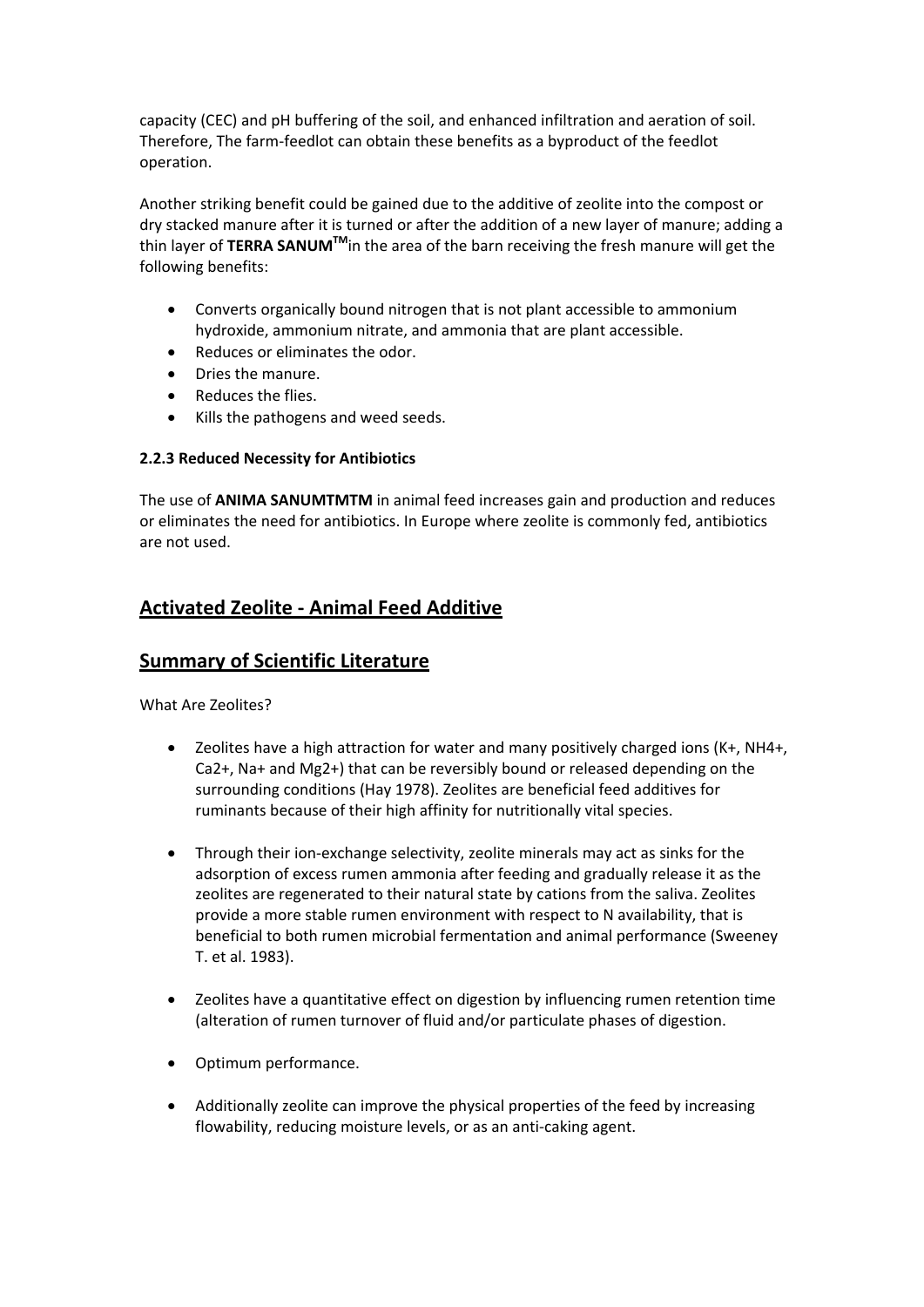#### **Effect of Feeding Clinoptilolite to Cows**

#### *Bergero D., (1997) Universita di Torino, Via Nizza, Italy*

- Beneficial effects on the ammonium levels in rumen fluid and blood serum levels.
- Zeolites and ammonium play important roles in nitrogen and protein supply in the rumen. The ammonium level in rumen fluid is an indicator of rumen nitrogenmetabolism with particular reference to ruminal protein degradation.
- Using urea instead of protein in well-balanced diets can make reduction in the cost of cow diets. Ruminal bacteria to build body can effectively use urea protein (that is afterwards digested and used by the cow as a source of amino acids). A diet with a high percentage of soluble nitrogen can release large amounts of ammonium in the rumen fluid, especially in the ammonium peak, during the initialpost-prandial time.
- The use of urea or other sources of non-protein nitrogen (NPN) in dairy cows, such asthe use of diets containing high percentages of soluble protein, could cause anincrease in rumen pH and ammonium concentration and a subsequent increase in theconcentration of ammonium in blood serum. Risks of toxicity can be linked to theincrease in both the pH of the rumen and the ammonium levels in blood serum.
- Natural Zeolites have the ability retain excess (adsorb) ammonium in the rumen andto subsequently release this cation when the rumen concentration lowers. The zeolitelowers the risk of toxicity by preventing both a pH increase and an increase ofammonium in the blood serum. The ammonium level is maintained constant(buffered) with beneficial effects on the metabolism of ruminal bacteria.
- Urea level in milk decreases at 5 hours post-prandial time.
- Quote Mumpton and Fisherman (1977): 1% zeolite added to rations resulted in a pHdecrease in the rumen, probably due to a lower ammonium content and to an increasein volatile fatty acid production.
- Quote Garcia-Lopez et al. (1988): 2 wt% zeolite added to diary cow feed concentrate increased the milk fat percentage and the acid/base balance.

#### **Effect of Clinoptilolite on Lactating Dairy Cows Fed a Diet Containing Urea as a Source of Protein.Hemken, R. W. et al. (1983) Department of Animal Sciences, University ofKentucky.**

- Fecal pH was highest for the urea +clinoptilolite diet (5.64). Fecal starch followedthe same trend as fecalpH. A high fecal pH is desirable and can indicate improvedenergy utilisation. Other studies have shown that as fecal pH increases, fecal starchdecreases. Lower fecal starch indicates more complete digestion of dietary starch.
- The effects of fecal starch and fecal pH suggest an effect similar to that noted forlimestone and magnesium oxide.
- Body weights were not different due to diets, i.e. zeolite (6%) vs. control.
- Rumen ammonia was lowered by the addition of zeolite. Lower rumen ammonia isconsidered indicative if improved utilisation of protein.
- The data demonstrated that clinoptilolite alters protein metabolism by reducing bloodurea-nitrogen and affects pH in the lower gastrointestinal tract; however, thesebeneficial changes were not accompanied by increased milk yield.
- A soybean meal (protein source) plus 0.5% urea produced a significant increase inmilk yield.
- The blood plasma urea-nitrogen (BUN) was not significantly lower with the additionof zeolite. It was significantly lower in the soybean meal diet.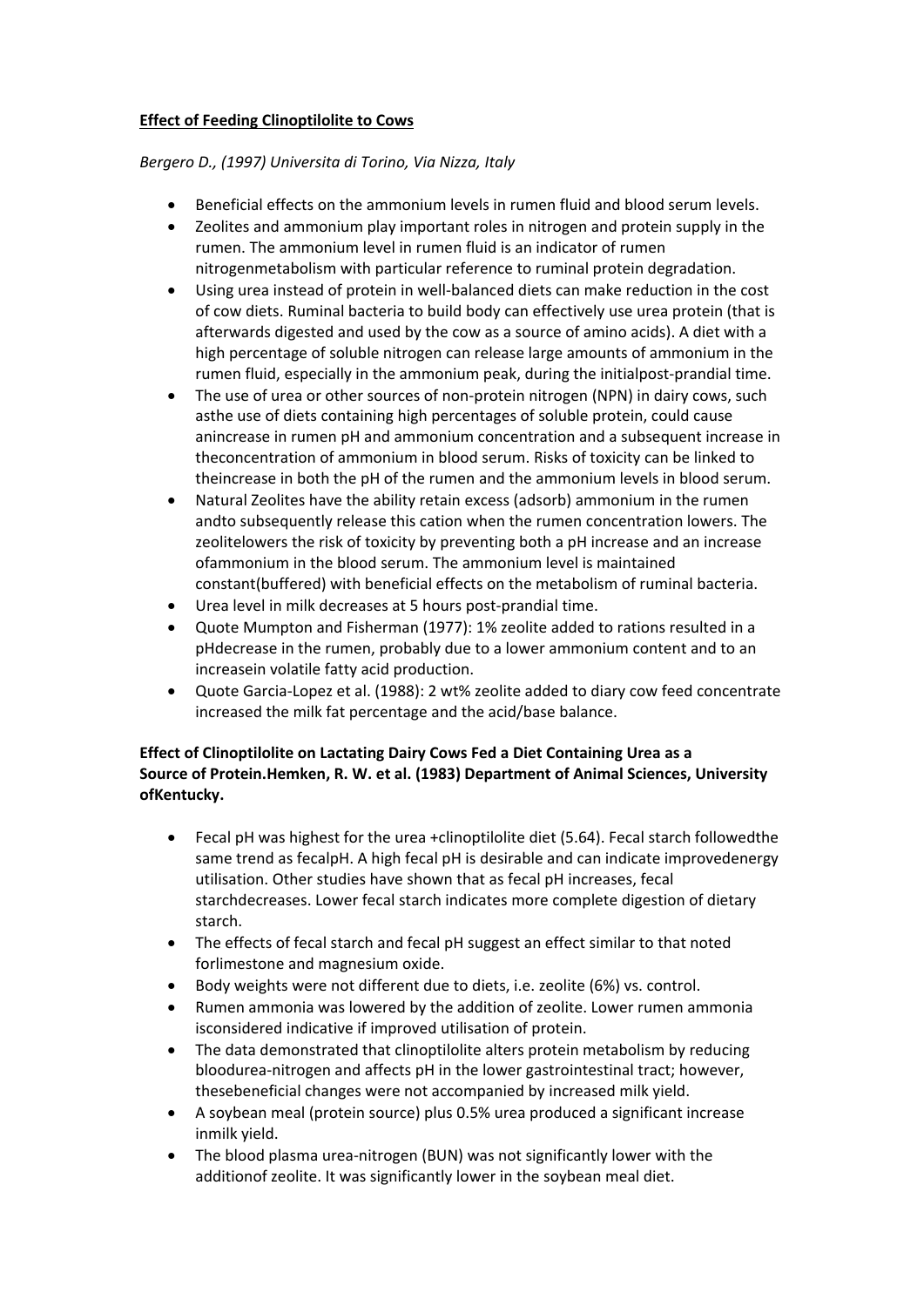- Milk fat and milk protein concentrations were not affected by diet.
- Serum Ca, Mg, K and Na were not affected by diet.
- Cows past their peak lactation period were used. Recommended trials on diary cowsin an earlier stage of lactation (may be more responsive).
- Trials led to suggested designs for further study involving developing the optimumzeolite/protein diet.

### **Effect of Dietary Clinoptilolite on Digestion and Rumen Fermentation in Steers. Sweeney T. F. et al. (1983) Pennsylvania State University**

- The ability of zeolites to release ammonium ions gradually is beneficial for microbialsynthesis in the rumen, especially in diets containing a high level of no protein nitrogen.
- Carried out tests to determine if 5% dietary zeolite (<50 mesh), by nature of itsaffinity for water and osmotically active cations, affects the rate of passage of liquid digestion from the rumen.
- No differences in the growth rate or average daily intake due to the use ofclinoptilolite were noted.
- Zeolite added to a high N-solubility (HNS) diet resulted in increases in both apparentprotein and organic matter digestion.
- The zeolite had an affect on acid-detergent fibre (a major component of organic matter)digestion, increasing fiber digestibility possibly due to the maintenance ofsuitable levels of NH3 for enhanced microbial growth in the rumen.
- Fecal dry matter was increased by the addition of clinoptilolite to the diet. Theincreased fecal dry matter percentage improves environmental conditions in highlyconfined feedlot situations. Decreases in moisture available for microbial growth in feces contributes to improved animal health through cleaner air and reduced diseasecommunication.
- Blood urea-N (BUN) was reduced when clinoptilolite was added to the high HNSdiet.
- Zeolite has affinity for cations other than NH4+ and it was noted blood K wasreduced by the presence of zeolite in the diets.
- It is well documented that feeding high roughage diets to ruminants is not commonlyassociated with high incidences of diarrhea.
- Trial 2: No effect of dietary clinoptilolite was found on rumen pH or NH3.
- Organic-matter digestibility (3.5% 4.5%) was increased by the addition ofclinoptilolite to the diet. This response may be related to physical and/or chemical interactions between clinoptilolite, rumen microbes and forage fiber particles.
- Noted no differences in fluid digestion flow from the rumen.
- Improved digestion and metabolism. Improved fiber digestion and rumenfermentation.
- Zeolites promoted an increase rumen acetate production (the precursor of milk fat);feed additive for lactating diary cattle.

# *Influence of Zeolite on Growth and Metabolism in the Ruminant. Sweeney T. F. et al. (1980) Ph. D. Dissertation, University of Kentucky.*

- Determined clinoptilolite could be used to conserve free ammonia for rumenmicrobial fermentation and thereby improve nutrient utilisation by ruminant animals.
- Demonstrated improved nitrogen, organic matter, and acid-detergent fiberdigestibility when 5% clinoptilolite was added to a high-solubility protein diet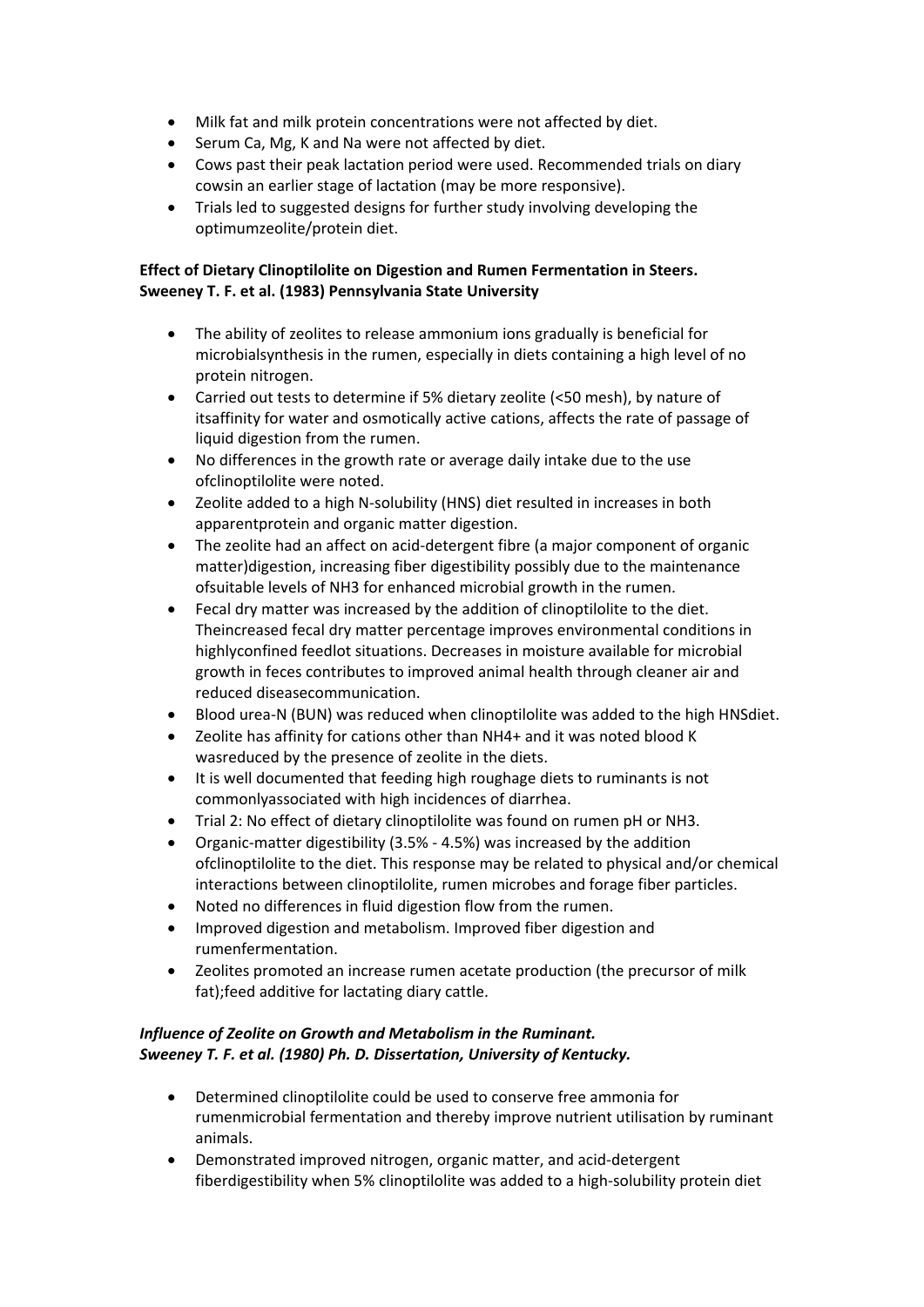ofgrowing steers and heifers.

### **Addition of Clinoptilolite to the Diets of Feeder Cattle. Hutcheson, D. P. (1983) Texas Agricultural Experiment Station**

- Clinoptilolite (-40 mesh) was added to replace 3% and 5% of diets.
- An adaptation period of two weeks appeared to be required for animals on a dietcontaining 3% clinoptilolite before intake levels become stabilized. Differingpercentages of zeolite, variable results, most nil and some reduced weight gainsrelative to controls.
- Serum Na was significantly lower after 56 days and whole blood K and serum Pincreased significantly at 7 days for the animals on the C20 diet. Na and K are notstored by the body and must be supplied daily in the diets. Thus, shifts in serum Naand whole blood K indicate that Na and K levels in the diet must be controlled whenfeeding clinoptilolite.

# **The Effect of Zeolite (Clinoptilolite) on the Post‐feeding Dynamics of N Metabolismin the Portal Vein, Jugular Vein and the Rumen fluid of Bulls. Jacobi, U. et al. (1984)**

- Bulls, live weight 300kg, Urea application 0.2g per kg liveweight, zeolite 2.5% per kgdry matter. After urea administration, Zeolite reduced the ammonia concentration inthe rumen by 20 – 40% and in the v. portae by  $60 - 70\%$  in comparison with thecontrol group.
- In v. jugularis in the 90th minute after feeding significant hyperammonemia wasobserved in bulls with no zeolite supplement.

# **Sorption Characteristics of Natural Zeolite (Clinoptilolite) in Biological Material in Vitro.**

# **Vrzgula, L. and Seidel, H. (1989)**

- The sorption by clinoptilolite of arsenic, cadmium, and lead ion from the rumen andabomasum juice was investigated in laboratory conditions.
- Zeolite was found to sorb 91% of lead and 45% of cadmium from rumen fluid in 24hours. The sorption effectiveness was even higher from abomasum juice wherezeolite absorbed 98% lead in 24 hours.

#### *Kondo et al. (1969)*

• Reported that clinoptilolite added to the feed of young calves improved growth rate decreased the incidence of diarrhea (cited by Mumpton and Fishman, 1977).

#### *Homo‐Immuno Parameters in Newborn Calves Nik‐Khan A., (2002) Faculty of Agriculture, Tehran University, Iran, Zeolite '02.*

- Neonatal calves are born with no immunoglobulin in blood sgatam and rely onimmunoglobulin from colostrum through passive immunity transfer.
- Male and female Holstein calves were fed maternal colostrum plus zeolite (0.5, 1.0,1.5 and 2.0 grams per kg of bodyweight per day).
- 1gram clinoptilolite per kg of body weight per day had the best effects on increasingserum immunoglobulin, vitamin A adsorption, average daily weight gain, reductionof fecal score and reduction of morbidity and mortality.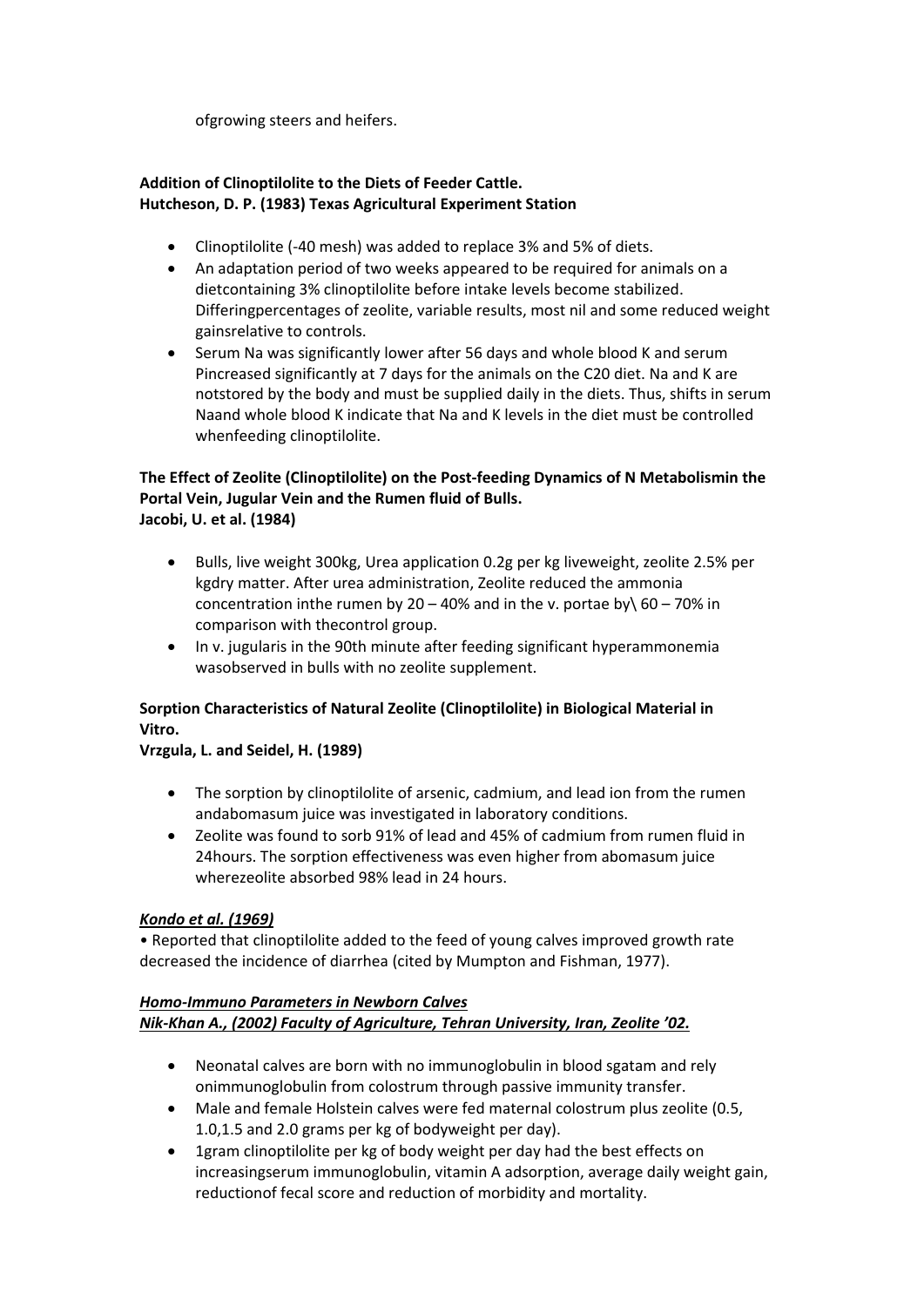#### *Calves in the Postnatal Period*

#### *Vrzgula L., (1988) Veterinary University, Czechoslovakia; Jacobi. U. Animal Production and Veterinary Medicine, Humboldt University, Germany.*

- Health problems such as alimentary diarrhoea can cause the death of calves up to thesecond week of life. Treatment with antibiotics is not always effective.
- Zeolite (clinoptilolite) was added (1gram per kg of body weight at every feed) to thecolostrum of newly born claves up to the 15th day of life.
- The zeolite decreased the occurrence of both diarrhoea of alimentary origin and anassociated respiratory syndrome in comparison to the control. This treatment offers apossibility to decrease the use of expensive antibiotics.
- The zeolite fed calves had a statistically significant increase in the concentration ofimmunoglobulins in the blood serum.
- The zeolite improved the absorption of immunoglobulins, total proteins and somemicroelements, especially iron and copper.
- Mechanisms for the positive protective effect of zeolite on the incidence and courseof diarrhea in the alimentary canal: increase in adherence of enteropathogenic E.coli; alteration of metabolic acidosis through effects on osmotic pressure in the lumenof intestines.

#### **Nitrogen Nutrition of Cattle in the Southern NT.**

# **Phillips A., (2000) Senior Animal Production Officer, Department of Business, Industry and Resource Development, Alice Springs.**

- Nitrogen is an essential animal nutrient required for protein formation (majorcomponent of muscle, skin and hair). The N is contained in amino acids, the buildingblocks of proteins. Amino acids and therefore proteins contain 16% nitrogen. Tocalculate the crude protein content of a feed multiplies the N content by 6.25. Plantprotein levels are highest in actively growing tissue and in seeds.
- Mature cattle require  $6 8%$  crude (plant) protein in the diet to maintain liveweight.
- Cattle: on entry to the rumen, plant protein is broken down by microbes, that use theprotein to grow and reproduce. These microbes are then passed from the rumen anddigested in the abomasum (fourth stomach). The majority of protein digested andused by cattle is microbial protein.
- Some nitrogen from plant protein broken down in the rumen is absorbed across therumen wall as the gas ammonia. The ammonia is absorbed into the bloodstream,converted to urea in the liver and recycled in saliva. Excess urea is excreted in urine.
- Some proteins escape microbial breakdown in the rumen and are passed to theabomasum. These are called bypass proteins. Bypass protein is more efficientlydigested than microbial protein because there is less nitrogen loss as ammonia.Protein can be protected from breakdown in the rumen by plant substances calledtannins, resulting in bypass protein. High tannin can result in some protein escapingdigestion altogether, reducing feed value.
- Protein levels often fall below maintenance requirement in dry feed. This slowsrumen microbial activity because microbes cannot grow and reproduce as quickly asnormal. Slower feed breakdown results, and less microbial protein passes to thefourth stomach. Feed intake is reduced because the time feed spends in the rumen isincreased.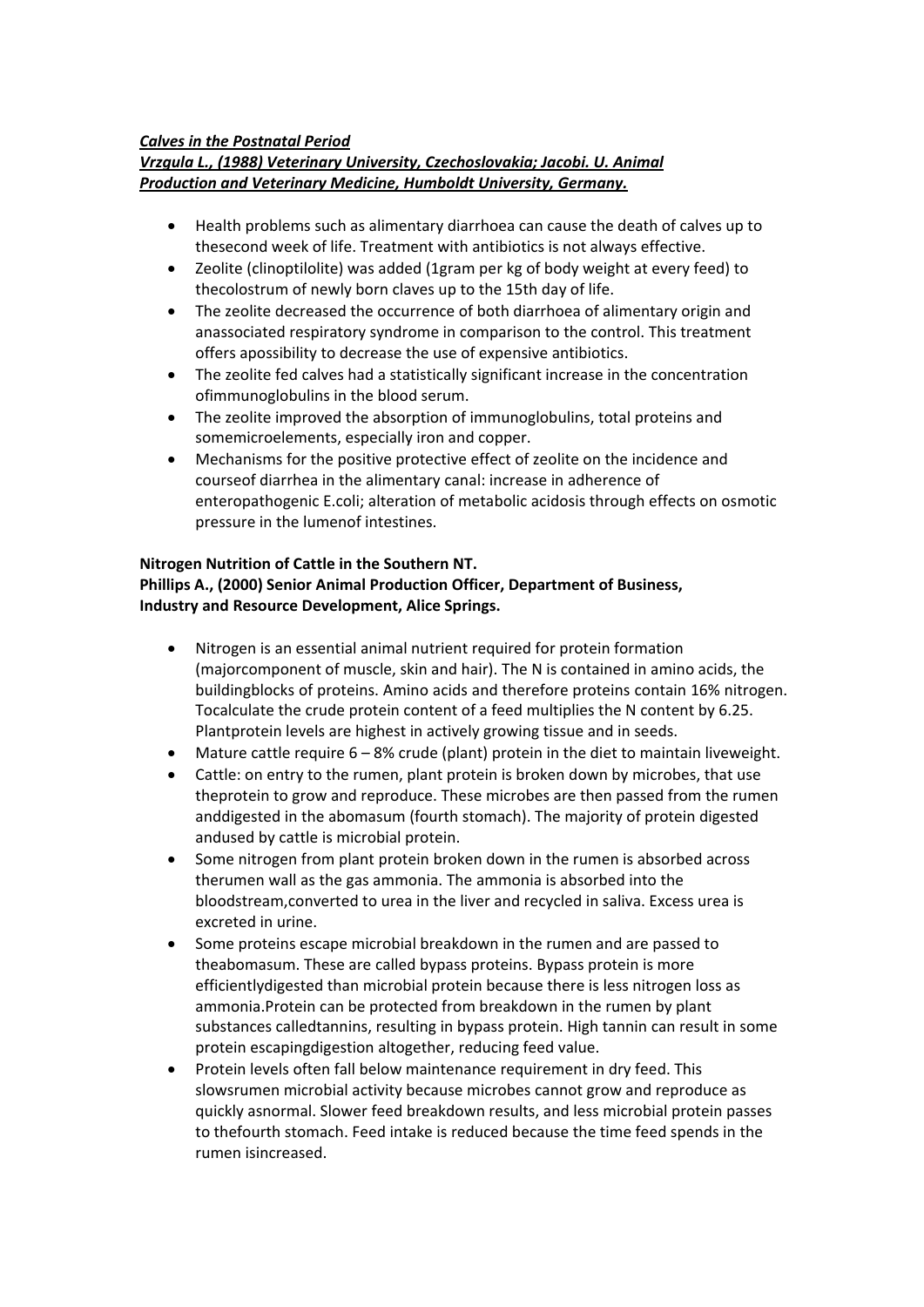# **Mycotoxins**

**Surfactant Modified Zeolites.New Efficient Adsorbents for Mycotoxins. Tomasevic‐Canovic, M. et al. (2002), Belgrade, Yugoslavia and College of Veterinary Medicine, University of Missouri.**

- Mycotoxins are toxic secondary metabolites produced by certain fungi in a number ofagricultural products. Mycotoxins contamination may affect as much a 25% of theworld's food crops.
- The prevention of mycotoxicosis in livestock can be achieved by the inclusion ofmineral adsorbents to bind mycotoxins, thereby decreasing their bioavailability.
- Zeolites effectively absorb mycotoxins containing polar groups, such as aflatoxins.
- Organic modification with amines (surfactant) enables the zeolite to adsorb less polarmycotoxins.

# **Prevention of Aflatoxicosis in Farm animals by Means of Hydrated Sodium Calcium Aluminosilicate Addition to Feedstuffs: a Review Ramos, A. J. and Hernandez E. (1997), Spain.**

- Mycotoxins are a wide group of fungal toxins that have been associated with severetoxic effects (mycotoxicosis) in man and animals. Aflatoxins are the most dangerousof these secondary metabolites.
- There is no definitive way to achieve complete detoxification of food and feedcontaminated with mycotoxins.
- Some natural zeolites have a high affinity to absorb aflatoxins, thereby having aprotective effect against the development of Aflatoxicosis in farm animals.
- Paper postulates a mechanism for the protective effect against aflatoxicosis generatedby a sorbent compound obtained by from a natural zeolite.

#### **Minerals for Animal Feed, in a Stable Market. Loughbrough R., (1993) Assistant Editor, Industrial Minerals**

- The use of clays as carriers allows the addition of vitamins; minerals, antibiotics andother active compounds to the feed mix in concentrations under 0.1%.
- Perlite and vermiculite also remove pesticides present in feedstuffs by adsorption andexcretion, thus reducing the level of pollutants in both thee animal's body and milk.
- Perlite slows the progress of feed through the digestive tract and controls the releaseof nutrients in the gut. It is also capable of absorbing microorganisms and othercomponents during the process of fermentation in a ruminant's gut.
- Zeolites can be used as binding agents in animal feeds.
- Zeolite's primary values are as growth promoters and carriers of nutrients.
- As growth promoters zeolites appear to act as a buffer in the animals digestivesystem, storing nitrogen in the form of ammonium and releasing it gradually by ionexchange with sodium and potassium. The animal receives greater benefit from thesame quantity of feed.
- The ammonium absorbing characteristics result in drier feces and an improvedatmosphere in the stables.